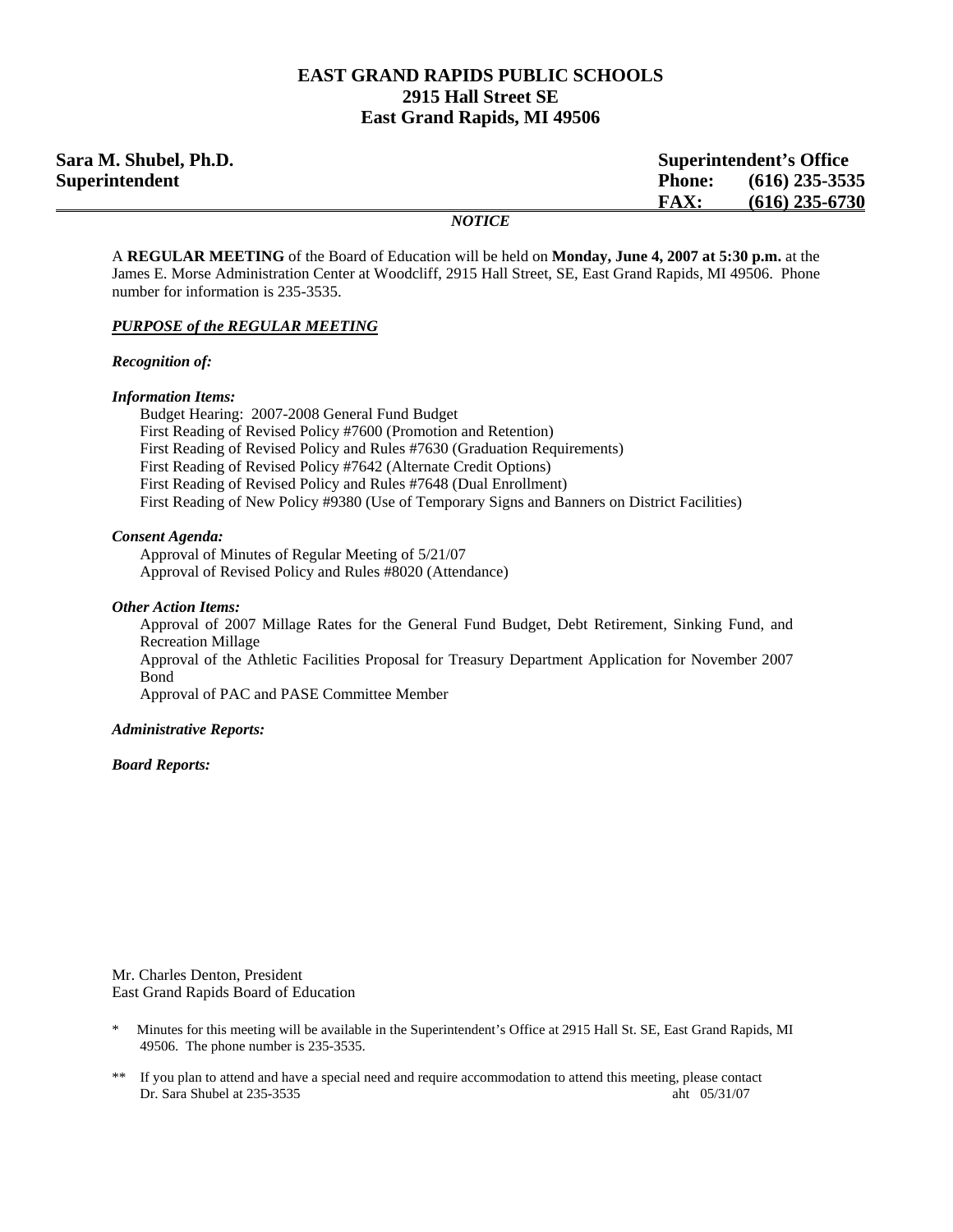# EAST GRAND RAPIDS PUBLIC SCHOOLS Kent County, Michigan

## **REGULAR Meeting of the East Grand Rapids Board of Education**

Community Board Room, the James E. Morse Administration Center at Woodcliff, 2915 Hall St. SE For information, phone 616-235-3535

### **Monday, June 4, 2007**

## **5:30 p.m.**

## **AGENDA**

### 1. Call to Order

- 2. Acknowledgment of Guests
- 3. Public Comments
- 4. Communications to and from the Board

### *Information Items*

- 5. Budget Hearing: 2007-08 General Fund Budget Mr. Kevin Philipps
- 6. First Reading of Revised Policy #7600 (Promotion and Retention) (Enclosure #6)
- 7. First Reading of Revised Policy and Rules #7630 (Graduation Requirements) (Enclosure #7)
- 8. First Reading of Revised Policy #7642 (Alternative Credit Options) (Enclosure #8)
- 9. First Reading of Revised Policy and Rules #7648 (Dual Enrollment and Credit) (Enclosure #9)
- 10. First Reading of New Policy #9380 (Use of Temporary Signs and Banners on District Facilities) (Enclosure #10)

### *Action Items – Consent Agenda:*

| Background:     | In order to save time during the meeting, we are using a Consent<br>Agenda. Items in the Consent Agenda include those that are<br>considered routine or have been previously discussed by the Board<br>of Education. Any Board Member may request to have any item<br>removed for a separate discussion and vote. |
|-----------------|-------------------------------------------------------------------------------------------------------------------------------------------------------------------------------------------------------------------------------------------------------------------------------------------------------------------|
| Recommendation: | Motion to approve items in the Consent Agenda Numbers 11<br>through $\_12$ .                                                                                                                                                                                                                                      |

- 11. Approval of Minutes of REGULAR MEETING of 5/21/07 (Enclosure #11)
- 12. Approval of Revised Policy and Rules #8020 (Attendance) (Enclosure #12)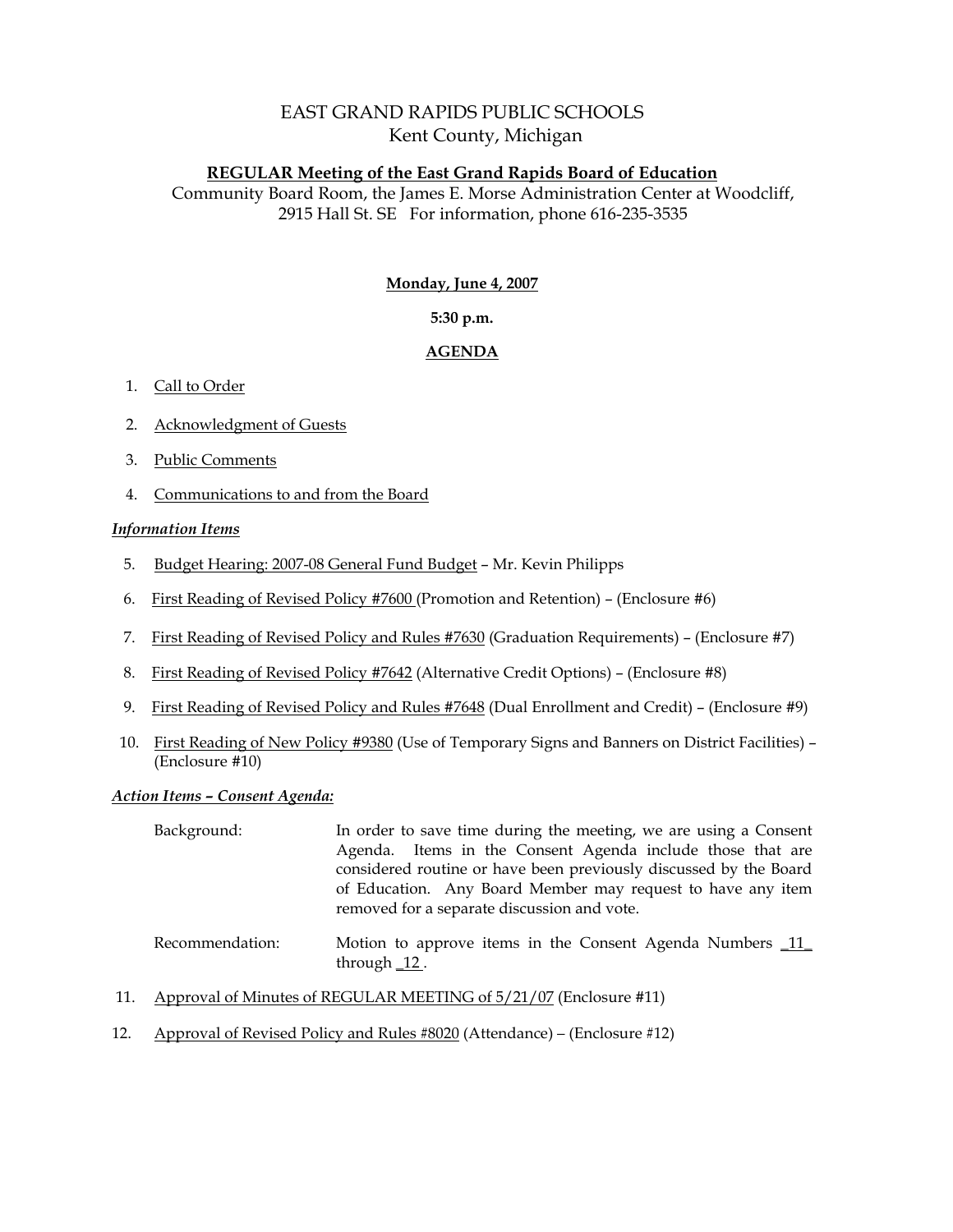### *Other Action Items*

- 13. Approval of 2007 Millage Rates for the General Fund Budget, Debt Retirement, Sinking Fund, and Recreation Millage (Enclosure #13)
	- Background: The Board of Education is required to annually set millage rates for the General Fund, Debt Retirement Fund, Sinking Fund and Recreation Millage.
	- Recommendation: Motion to certify the 2007 millage rates per Enclosure #13.
- 14. Approval of the Athletic Facilities Proposal for Treasury Department Application for November 2007 Bond – Mrs. Beth Lent and Mr. Kevin Philipps
	- Background: The Athletic Facilities Assessment Committee presented its recommendations for a potential November 2007 bond election at the May Board meeting. The Athletic Facilities Assessment Committee and Superintendent are seeking approval to continue the process moving forward and file a preliminary application to have the proposed bond project qualified by the State of Michigan's Treasury Department through its School Bond Qualification and Loan Program.
	- Recommendation: Motion to approve the administration to file a preliminary application with the Treasury Department's School Bond Qualification and Loan Program.
- 15. Approval of a PAC and PASE Committee Member (Enclosure #15)
	- Background: Mrs. Patricia Stemmler is being recommended by Mrs. Jann VanAirsdale, Special Education Director, to represent the East Grand Rapids parents on the Region II Parent Advisory Committee (PAC) and the Kent Intermediate School District parent Advisors (PASE). Mrs. Stemmler's term will be 2007-2010.
	- Recommendation: Motion to approve Mrs. Patricia Stemmler for the term 2007-2010 as the PAC/PASE Representative from East Grand Rapids Public Schools.

### *Administrative Reports*

- 16. Superintendent
- 17. Assistant Superintendent of Business
- 18. Assistant Superintendent of Instruction
- 19. Board Representative Report
- 20. Adjournment

\* Minutes for this meeting will be available in the Superintendent's Office at 2915 Hall Street SE, East Grand Rapids, MI 49506.